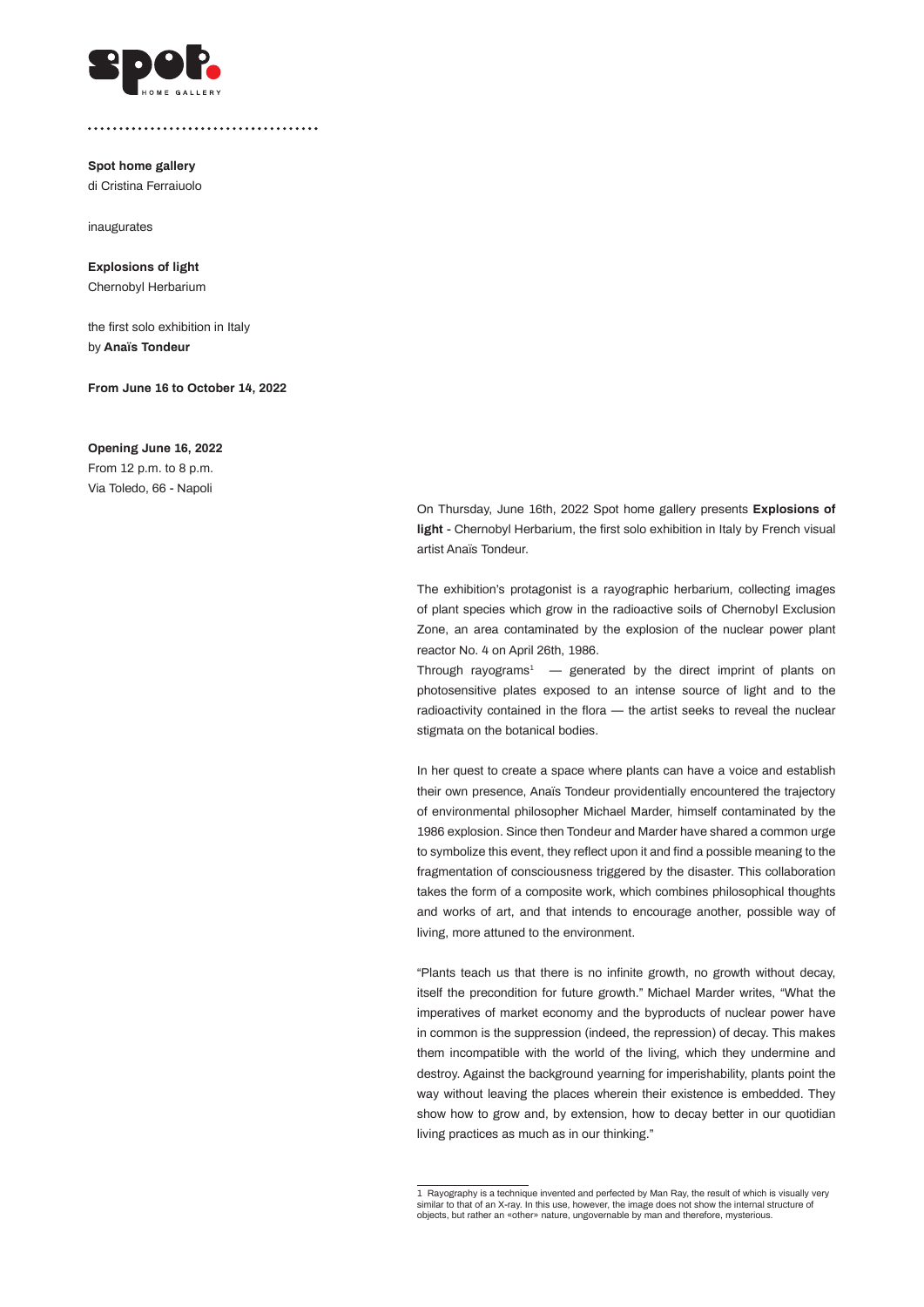

*Chernobyl Herbarium* is an ongoing project initiated in 2011 as a result of the collaboration between Anaïs Tondeur and biogeneticist Martin Hajduch, who has been studying the consequences of radioactivity on the flora since 2005. Every year the Herbarium grows: Tondeur welcomes a plant, a new irradiated body gifted by Hajduch, of which she collects the imprint, accompanied by a new text by Marder.

In 2021, on the occasion of the 35th anniversary of the catastrophe, Mimesis Edizioni published *Chernobyl Herbarium. La vita dopo il disastro nucleare*. This edition includes thirty-five written and rayographic fragments composed by Michael Marder and Anaïs Tondeur.

The exhibition will feature all 36 rayograms produced to date, one for each year past since the explosion. The rayogram from 2022 was created with particles of radioactive soil from the Exclusion Zone, the artist collected just before the beginning of the war in Ukraine.

## **Biography**

Anaïs Tondeur was born in 1985. She works and lives in Paris.

A graduate of Central Saint Martins College (2008) and the Royal College of Arts (2010), in London, she was awarded the Prix Art of Change 21 (2021) and the Ars Electronica CyberArts Honorable Mention (2019).

With an approach rooted in ecological thinking, Tondeur is engaged in an interdisciplinary practice through which she explores new ways of recounting the world, enabling transformations in our relationship with other living beings and the great cycles of the earth. By composing a laboratory of attentions and perceptions, she works through investigation and fiction, performed as walks, installations, photographs or protocols associated with alchemy.

Many of her projects are thus born from encounters, sensorial occurrences with elements, territories or different types of understanding and perceptions of the world. As a result, she is particularly fond of the investigative practice that leads to a state of amplified openness and attention. Whether by tracing real phenomena or by speculating elements and characters, these pursued subjects become guides to worlds that would otherwise be inaccessible to our perceptions.

Several research projects have taken her on expeditions across the Atlantic Ocean, at the rim between tectonic plates, in the Chernobyl Exclusion Zone, beneath Paris' surface, through polluted urban soils or below the atmospheric flux of anthropogenic particles. When the investigation territories are inaccessible, the artist creates virtual vehicles that move vicariously for her. Which is how she managed to send a dream into space aboard NASA's Osiris Rex spacecraft.